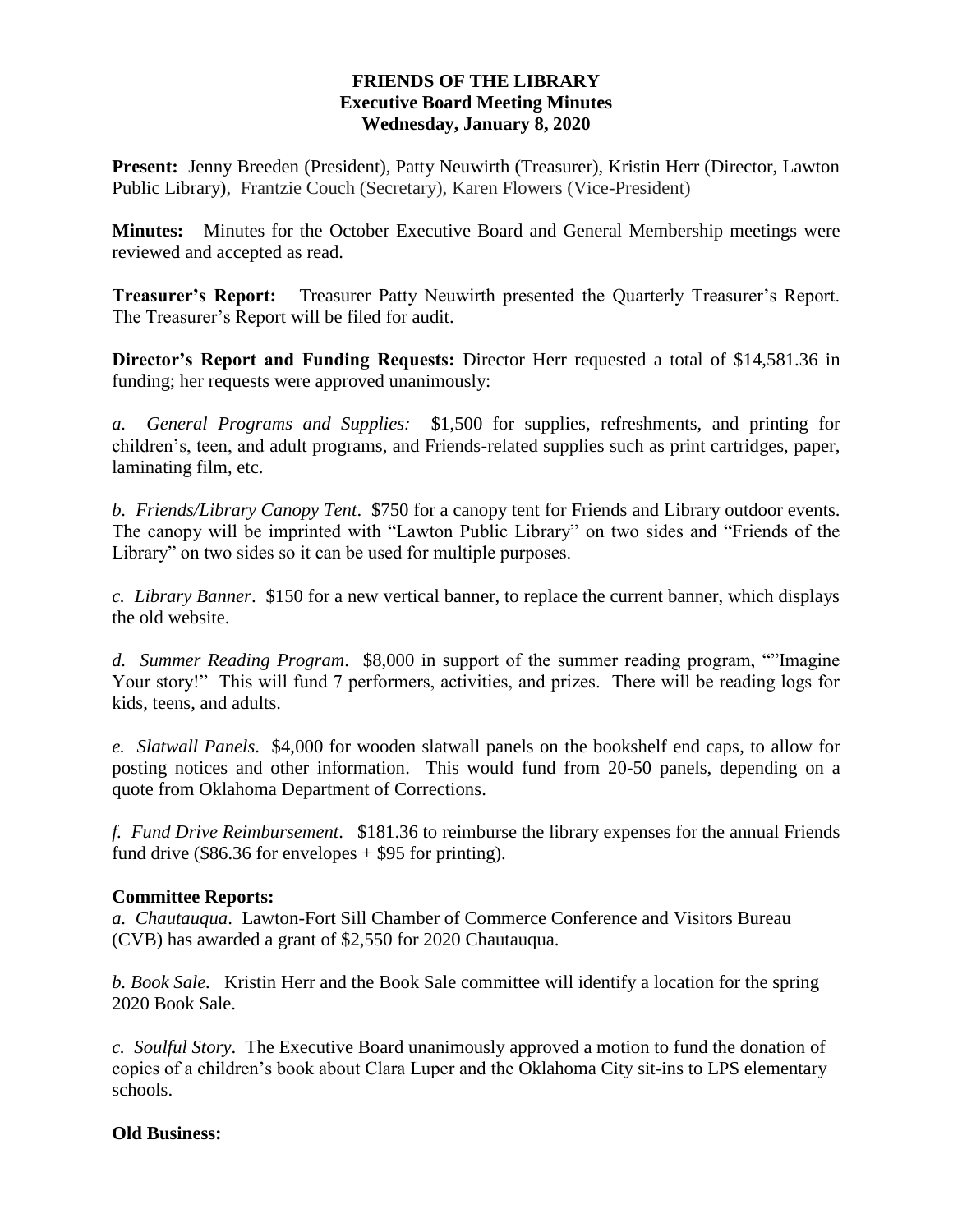*a. Annual Fund Drive*. Patty Neuwirth's Treasurer's Report shows that that \$4,887.97 has been received so far from the annual fund drive. Apache Casino made a substantial donation.

*b. StoryWalk®.* The posts for the StoryWalk® installation have been shipped. The Library is developing plans for Community Health Challenge programs to accompany StoryWalk®.

## **New Business:**

*a. Cash Register*. Donation of a cash register is being sought to support use of credit cards as payment at the Book Sale.

*b. Dream Big Mural*. Director Herr suggests considering having a mural painted on the outside red brick wall facing the parking lot, to bring attention to the Library.

*c. Venue for April Friends Meeting*. A location outside of the Main Library will be found for the April 2020 General Membership meeting, because the meeting rooms will be unavailable during construction activities. City Hall, Little Chapel, and First Christian Church were suggested as alternate venues.

### **Upcoming Events:**

*a. Speakers for Friends Meetings.* Vice-president Karen Flowers will arrange for a speaker for the April meeting. Dr. Ed Legako was suggested as a possibility, to highlight the connection between the planned Farmer's Market location and the Library.

*c. Friends Executive Board Meeting.* The next Executive Board meeting will be held prior to the April 27 General Membership meeting.

President Breeden determined that there was no more business to be conducted. The meeting was adjourned.

Respectfully submitted, Frantzie Couch, Secretary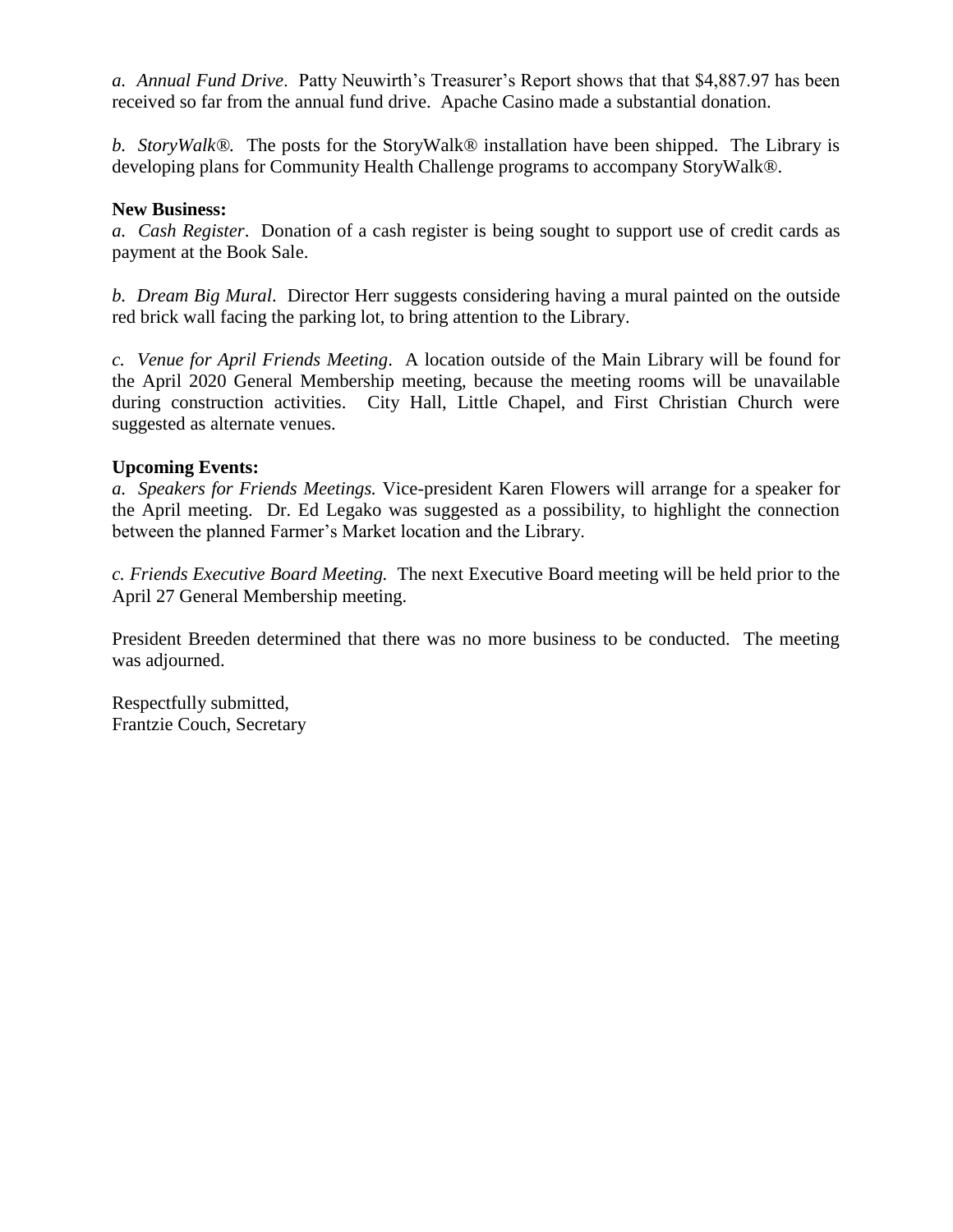## **FRIENDS OF THE LIBRARY General Membership Meeting Minutes Monday, January 27, 2020**

**Present:** Jenny Breeden (President), Patty Neuwirth (Treasurer), Kristin Herr (Director, Lawton Public Library), Frantzie Couch (Secretary), Karen Flowers (Vice-President), Brenda Dally, Denise Flusche, Hisako Hampshire, Chris and Ken Horner, Robert Kelso, Ellouise Love, Roy Morgan, Youvonne Newkirk, and guests Mindi Brady, Kathy Hines, Anita Love, Debra Love, Linda Mask, and Tonya Organ.

**Speaker:** Priscilla Sacks of Mountain Metro AMBUCS spoke about AMBUCS activities.

**Minutes:** Minutes for the October Executive Board and General Membership meetings were reviewed and accepted as read.

**Treasurer's Report:** Treasurer Patty Neuwirth presented the Quarterly Treasurer's Report. The Treasurer's Report will be filed for audit.

**Director's Report and Funding Requests:** Director Herr requested a total of \$14,581.36 in funding; her requests were accepted as approved unanimously by the Executive Board

*a. General Programs and Supplies:* \$1,500 for supplies, refreshments, and printing for children's, teen, and adult programs, and Friends-related supplies such as print cartridges, paper, laminating film, etc.

*b. Friends/Library Canopy Tent*. \$750 for a canopy tent for Friends and Library outdoor events. The canopy will be imprinted with "Lawton Public Library" on two sides and "Friends of the Library" on two sides so it can be used for multiple purposes.

*c. Library Banner*. \$150 for a new vertical banner, to replace the current banner, which displays the old website.

*d. Summer Reading Program*. \$8,000 in support of the summer reading program, ""Imagine Your story!" This will fund 7 performers, activities, and prizes. There will be reading logs for kids, teens, and adults.

*e. Fund Drive Reimbursement*. \$181.36 to reimburse the library expenses for the annual Friends fund drive (\$86.36 for envelopes + \$95 for printing).

*f. Director's Report.* Ms. Herr updated the membership on the restroom renovation and talked about the effect it will have on library activities, including the tax preparation program as well as the April Friends meeting. She talked about getting a cash register donated to support use of credit cards as payment at the Book Sale. She suggested having a mural painted on the outside red brick wall facing the parking lot, to bring attention to the Library, and will talk to the Shaw brothers about their interest in taking on the project.

# **Committee Reports:**

*a. Chautauqua*. Lawton-Fort Sill Chamber of Commerce Conference and Visitors Bureau (CVB) has awarded a grant of \$2,550 for 2020 Chautauqua. Arts for All has awarded a grant of \$1,250.